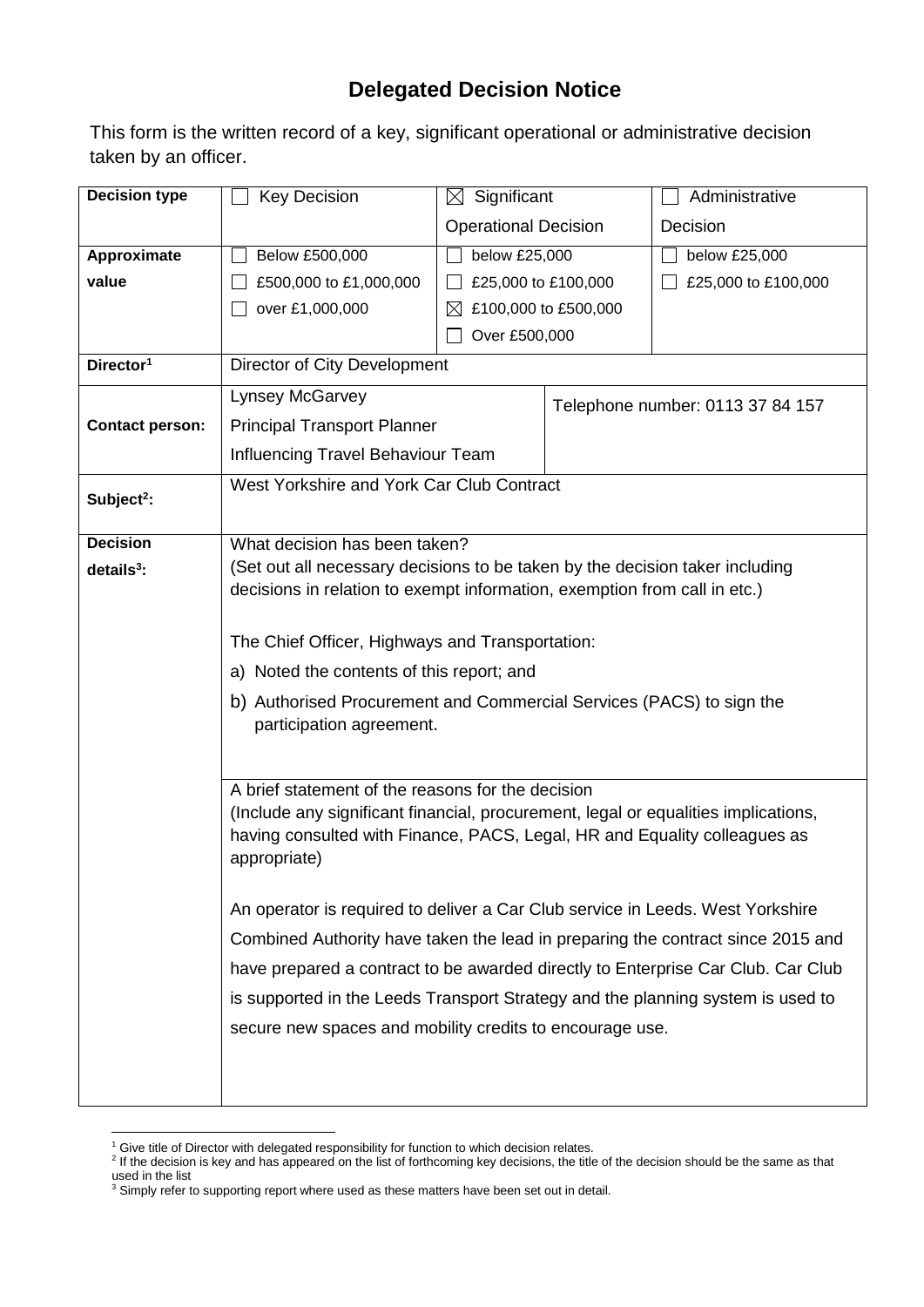|                                           | Brief details of any alternative options considered and rejected by the decision                                                                          |  |  |  |  |
|-------------------------------------------|-----------------------------------------------------------------------------------------------------------------------------------------------------------|--|--|--|--|
|                                           | maker at the time of making the decision                                                                                                                  |  |  |  |  |
|                                           | Leeds City Council have discussed withdrawing from the WYCA agreement and<br>preparing a separate contract to ensure a more competitive offer and greater |  |  |  |  |
|                                           |                                                                                                                                                           |  |  |  |  |
|                                           | choice for residents and businesses. The WYCA contract allows authorities to                                                                              |  |  |  |  |
|                                           | withdraw in year 2 and LCC officers will consider a unitrary contract over the next                                                                       |  |  |  |  |
|                                           | 12 months.                                                                                                                                                |  |  |  |  |
|                                           |                                                                                                                                                           |  |  |  |  |
| <b>Affected wards:</b>                    | City wide scheme                                                                                                                                          |  |  |  |  |
| <b>Details of</b>                         | Executive Member - Councillor Helen Hayden 09/05/22                                                                                                       |  |  |  |  |
| consultation                              |                                                                                                                                                           |  |  |  |  |
| undertaken <sup>4</sup> :                 | <b>Ward Councillors</b>                                                                                                                                   |  |  |  |  |
|                                           |                                                                                                                                                           |  |  |  |  |
|                                           | Chief Digital and Information Officer <sup>5</sup>                                                                                                        |  |  |  |  |
|                                           |                                                                                                                                                           |  |  |  |  |
|                                           | Chief Asset Management and Regeneration Officer <sup>6</sup>                                                                                              |  |  |  |  |
|                                           |                                                                                                                                                           |  |  |  |  |
|                                           | <b>Others</b>                                                                                                                                             |  |  |  |  |
|                                           |                                                                                                                                                           |  |  |  |  |
| Implementation                            | Officer accountable, and proposed timescales for implementation                                                                                           |  |  |  |  |
|                                           | Lynsey McGarvey, Prinipal Transport Planner, Influencing Travel Behaviour Team.                                                                           |  |  |  |  |
|                                           | The existing contract is due to commence May 2022.                                                                                                        |  |  |  |  |
|                                           |                                                                                                                                                           |  |  |  |  |
| List of                                   | Date Added to List:- n/a                                                                                                                                  |  |  |  |  |
| Forthcoming<br>Key Decisions <sup>7</sup> | If Special Urgency or General Exception a brief statement of the reason why it is                                                                         |  |  |  |  |
|                                           | impracticable to delay the decision                                                                                                                       |  |  |  |  |
|                                           |                                                                                                                                                           |  |  |  |  |
|                                           |                                                                                                                                                           |  |  |  |  |
|                                           | If Special Urgency Relevant Scrutiny Chair(s) approval                                                                                                    |  |  |  |  |
|                                           | Signature<br>Date                                                                                                                                         |  |  |  |  |
| <b>Publication of</b>                     | If not published for 5 clear working days prior to decision being taken the reason                                                                        |  |  |  |  |
|                                           | why not possible:                                                                                                                                         |  |  |  |  |

 4 Include details of any interest disclosed by an elected Member on consultation and the date of any relevant dispensation given. <sup>5</sup> See Officer Delegation Scheme (Executive Functions) CDIO must be consulted in relation to all matters relating to the Council's use of digital technology

<sup>&</sup>lt;sup>6</sup> See Officer Delegation Scheme (Executive Functions) CAMRO must be consulted in relation to all matters relating to the Council's land and buildings.

 $^7$  See Executive and Decision Making Procedure Rule 2.4 - 2.6. Complete this section for key decisions only